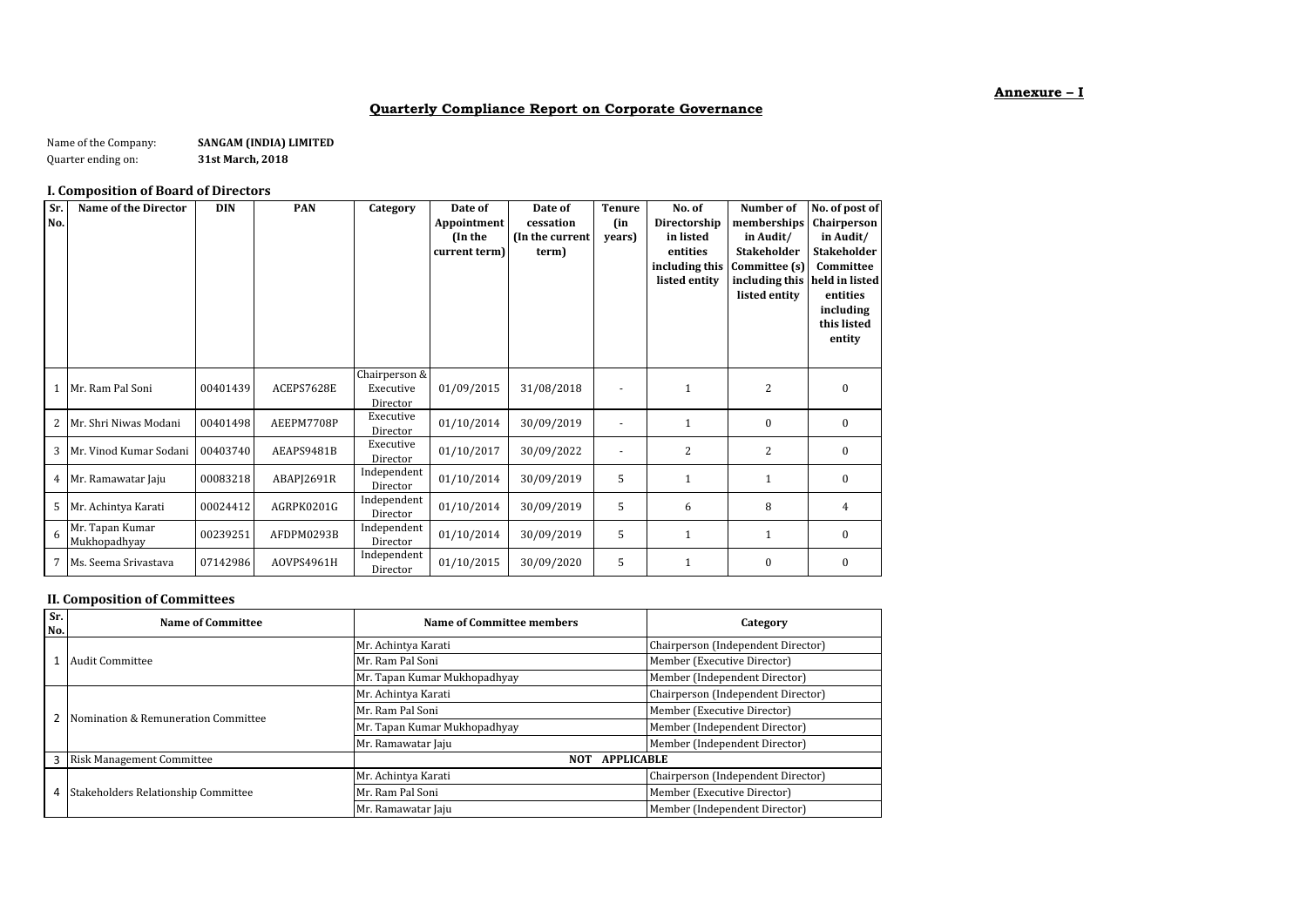# **III. Meeting of Board of Directors**

| Sr. | Date(s) of Meeting (if any) in the | Date(s) of Meeting (if any) in the relevant | Maximum gap between any two     |  |
|-----|------------------------------------|---------------------------------------------|---------------------------------|--|
| No. | previous quarter                   | quarter                                     | consecutive (in number of days) |  |
|     | 13th Decemberr, 2017               | 12th February, 2018                         | 60 Days                         |  |

# **IV. Meeting of Committees**

| Sr.<br>No. | <b>Name of the Committee</b>         | Date(s) of meeting during of<br>the committee in the<br>previous quarter | Date(s) of meeting of the committee in<br>the relevant quarter | Whether requirement of<br><b>Quorum met (details)</b> | Maximum gap between any two<br>consecutive meetings in number of<br>days |
|------------|--------------------------------------|--------------------------------------------------------------------------|----------------------------------------------------------------|-------------------------------------------------------|--------------------------------------------------------------------------|
|            | Audit Committee                      | 13th December, 2017                                                      | 12th February, 2018                                            | Yes                                                   | 60 Days                                                                  |
|            | Stakeholders' Relationship Committee | 13th December, 2017                                                      | 12th February, 2018                                            | Yes                                                   | 60 Days                                                                  |
|            | Nomination & Remuneration Committee  |                                                                          |                                                                |                                                       |                                                                          |

# **V. Related Party Transactions**

| <b>Subject</b>                                                                                       | <b>Compliance Status</b><br>(Yes/No/NA) |
|------------------------------------------------------------------------------------------------------|-----------------------------------------|
| Whether prior approval of audit committee obtained                                                   | Yes                                     |
| Whether shareholder approval obtained for material RPT                                               | NA                                      |
| Whether details of RPT entered into pursuant to omnibus approval have been reviewed by Audit Committ | Yes                                     |

### **VI. Affirmations**

| Sr.            | <b>Subject</b>                                                                                                                     |     |  |  |  |  |
|----------------|------------------------------------------------------------------------------------------------------------------------------------|-----|--|--|--|--|
| No.            |                                                                                                                                    |     |  |  |  |  |
|                | The composition of Board of Directors is in terms of SEBI (Listing obligations and disclosure requirements) Regulations, 2015.     |     |  |  |  |  |
| 2              | The composition of the following committees is in terms of SEBI(Listing obligations and disclosure requirements) Regulations, 2015 | Yes |  |  |  |  |
|                | <b>Audit Committee</b>                                                                                                             |     |  |  |  |  |
|                | Nomination & remuneration committee<br>b.                                                                                          |     |  |  |  |  |
|                | Stakeholders relationship committee                                                                                                |     |  |  |  |  |
|                | Risk management committee (Not Applicable)<br>Id.                                                                                  |     |  |  |  |  |
| 3              | The above committee members have been made aware of their powers, role and responsibilities as specified in SEBI<br>(Listing       | Yes |  |  |  |  |
|                | obligations and disclosure requirements) Regulations, 2015.                                                                        |     |  |  |  |  |
| $\overline{4}$ | The meetings of the board of directors and the above committees have been conducted in the manner as specified in SEBI<br>(Listing | Yes |  |  |  |  |
|                | obligations and disclosure requirements) Regulations, 2015.                                                                        |     |  |  |  |  |
| 5              | This report and/or the report submitted in the previous quarter has been placed before Board of Directors.                         | Yes |  |  |  |  |
|                | Name: Anil Jain                                                                                                                    |     |  |  |  |  |
|                | <b>Designation:</b> CFO & Company Secretary                                                                                        |     |  |  |  |  |

**Certified to be true For Sangam (India) Limited**

**(Anil Jain) CFO & Company Secretary**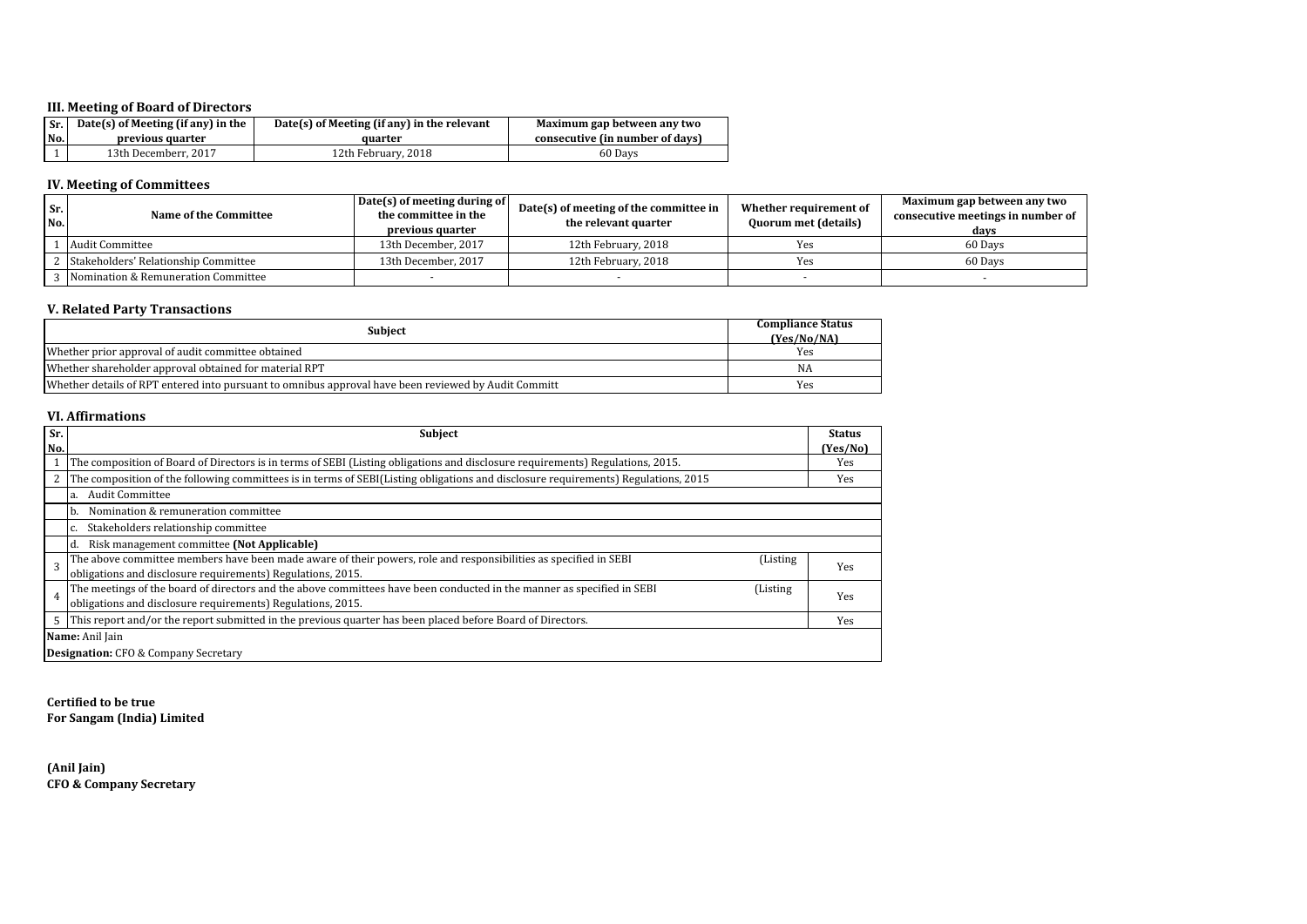### **Annexure – II**

# **Yearly Compliance Report on Corporate Governance**

Name of the Company: **SANGAM (INDIA) LIMITED** Year ending on: **31st March, 2018**

### **I. Disclosure on website in terms of Listing Regulations**

| <b>ITEM</b>                                                                                                                                | <b>Compliance status</b><br>(Yes/No/NA) |
|--------------------------------------------------------------------------------------------------------------------------------------------|-----------------------------------------|
| Details of business                                                                                                                        | Yes                                     |
| Terms and conditions of appointment of independent directors                                                                               | Yes                                     |
| Composition of various committees of board of directors                                                                                    | Yes                                     |
| Code of conduct of board of directors and senior management personnel                                                                      | Yes                                     |
| Details of establishment of vigil mechanism/ Whistle Blower policy                                                                         | Yes                                     |
| Criteria of making payments to non-executive directors                                                                                     | Yes                                     |
| Policy on dealing with related party transactions                                                                                          | Yes                                     |
| Policy for determining 'material' subsidiaries                                                                                             | Yes                                     |
| Details of familiarization programmes imparted to independent directors                                                                    | Yes                                     |
| Contact information of the designated officials of the listed entity who are responsible for assisting and handling investor<br>grievances | Yes                                     |
| email address for grievance redressal and other relevant details                                                                           | Yes                                     |
| Financial results                                                                                                                          | Yes                                     |
| Shareholding pattern                                                                                                                       | Yes                                     |
| Details of agreements entered into with the media companies and/or their associates                                                        | N.A.                                    |
| New name and the old name of the listed entity                                                                                             | N.A.                                    |